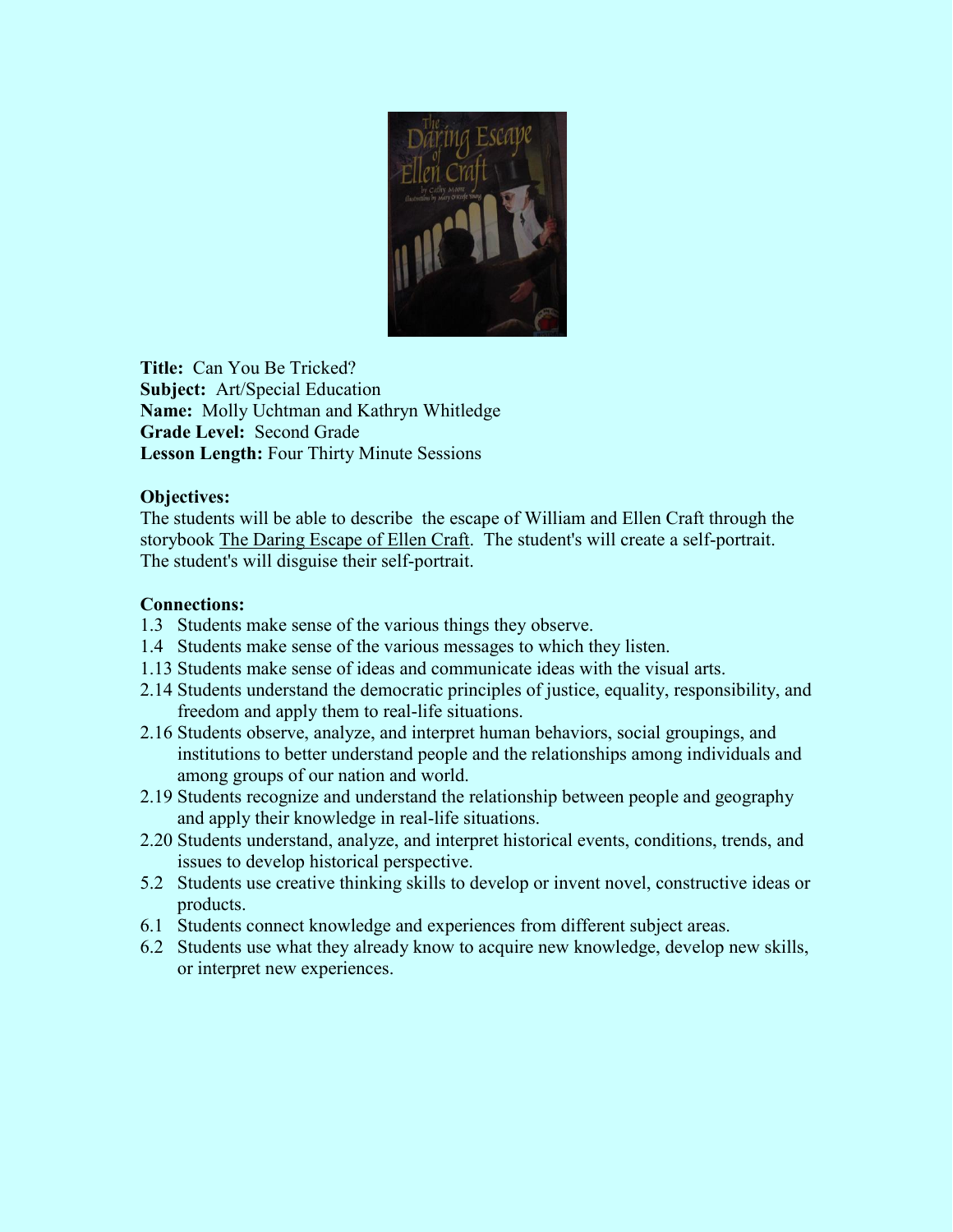

#### **Context:**

This lesson will serve as an introduction to the Underground Railroad. Through the use of art, technology, children's literature, and a writing assignment, students will learn about why enslaved people attempted to escape and the assistance they received along the way to hide from bounty hunters. The children's book The Daring Escape of Ellen Craft helps to introduce the children of the plight of the runaways and helps to introduce the need for clever disguises. A self-portrait that students disguise helps them to put themselves in the place of an escaping runaway. The writing activity will be used as way of reflecting on what they have learned. Modifications for students with learning disabilities will be provided as directed by individual education plans.

#### **Materials/Technology:**

- The Daring Escape of Ellen Craft
- Portrait PowerPoint
- Drawing Paper
- Pencil, Crayons, Erasers
- Multi-cultural crayons
- Disguise PowerPoint
- Disguise materials
- Glue
- Scissors (Adapted scissors will be available as needed)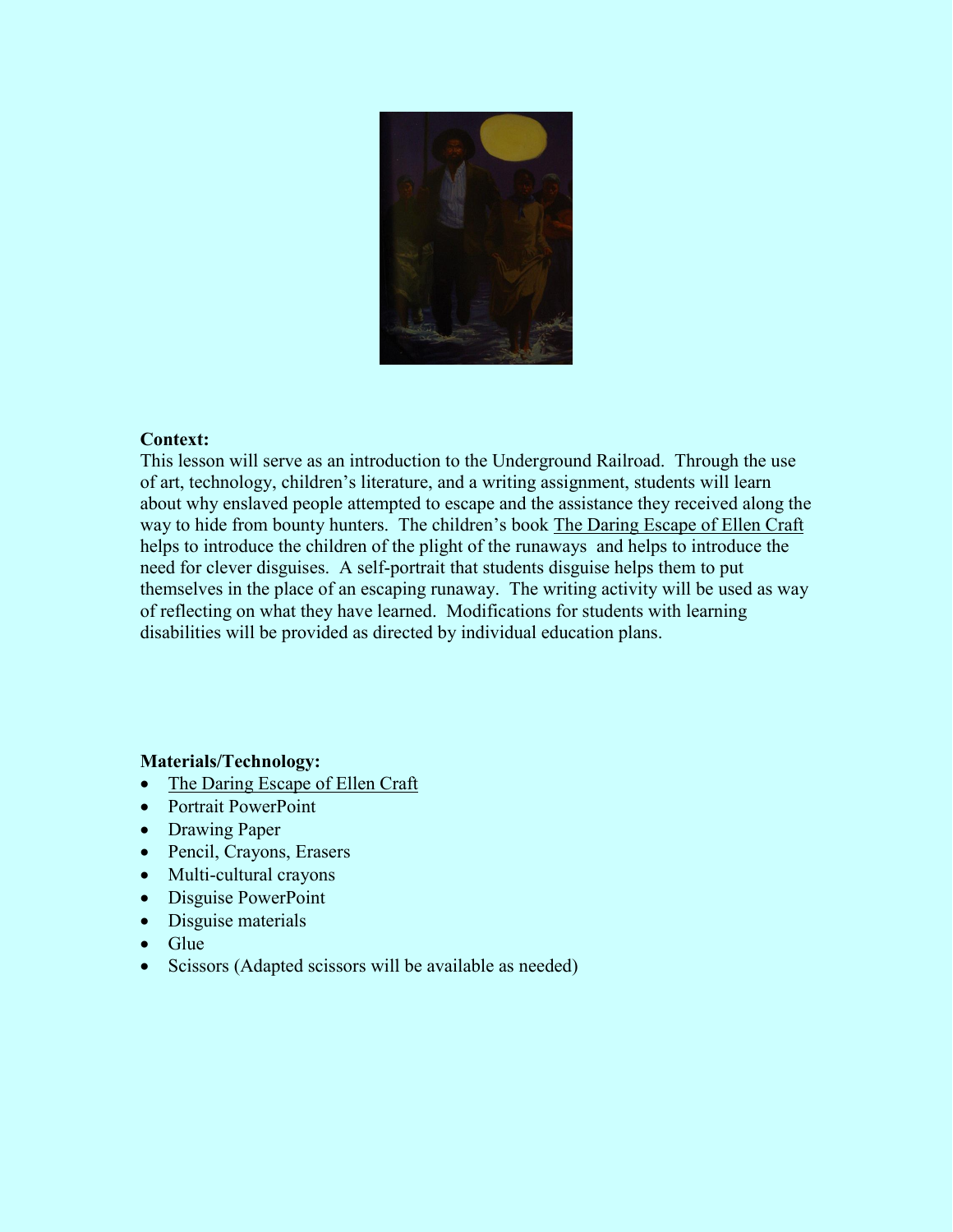

## **Procedures:**

*Day 1*

- The students will be introduced to the term portrait and the procedure for drawing a proportional portrait through a PowerPoint.
- The students will add details and correct colors to their self-portrait.

## *Day 2*

- A map will be shown to students so that they can better understand the distance and paths taken to freedom.
- A teacher led discussion will include the reasons that enslaved people tried to escape and the lengths that they had to go to in order to keep from being captured (i.e. traveling at night, hiding in the daylight hours, wearing disguises, etc.).
- The Craft book will be read to the students and a discussion about the Craft's disguise and the Underground Railroad will follow.

# *Day 3*

- The students will watch the disguise PowerPoint and try to determine who is hidden behind the disguise.
- The students will discuss what a disguise is and why people wear them.
- Using various materials the students will create a disguise for their self-portrait. *Day 4*
- The students will write about their disguise, using the modified worksheet as needed.
- Portraits will be on display as students take turns reading the descriptions they have written about their disguises. Other students will try to identify the correct self portrait.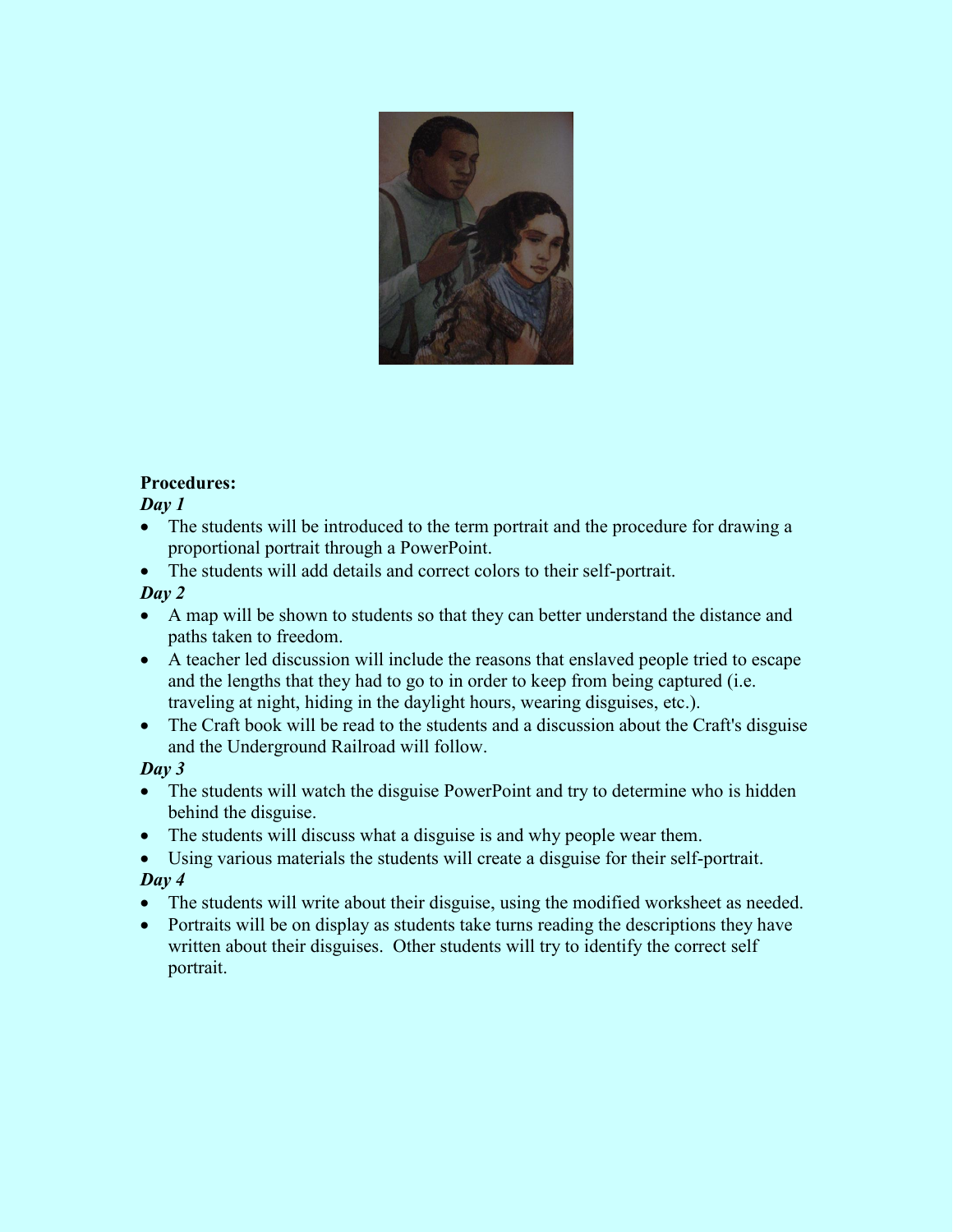

### **Student Assessment:**

Students will be assessed using the attached rubric. The goal for each student is to draw a self-portrait with correct features and proportions, make an attempt to disguise the features that they have drawn, and write a description about how they disguised their face. Students receiving special education services will be assisted using the attached modified worksheet.

| Beginning          | Progressing         | Proficient        | Distinguished              |
|--------------------|---------------------|-------------------|----------------------------|
| An attempt was     | 1 out of 3 criteria | 2 out of 3 of the | All of the following       |
| made at completing | has been            | criteria have     | criteria has been met:     |
| a portrait and/or  | successfully        | been              | Portrait has               |
| writing piece.     | completed           | successfully met. | correct features           |
|                    |                     |                   | and proportions;           |
|                    |                     |                   | An attempt is<br>$\bullet$ |
|                    |                     |                   | made to                    |
|                    |                     |                   | disguise                   |
|                    |                     |                   | features;                  |
|                    |                     |                   | Writing piece              |
|                    |                     |                   | corresponds                |
|                    |                     |                   | with the                   |
|                    |                     |                   | portrait.                  |

This accommodations page will help meet the needs of most children requiring special education services. There is enough space to write for those with fine motor issues. Words and picture clues are provided for non-readers. Text is simplified for low level readers. Space is available at the bottom for those capable of copying a provided text. The page can be enlarged for those that are visually impaired.